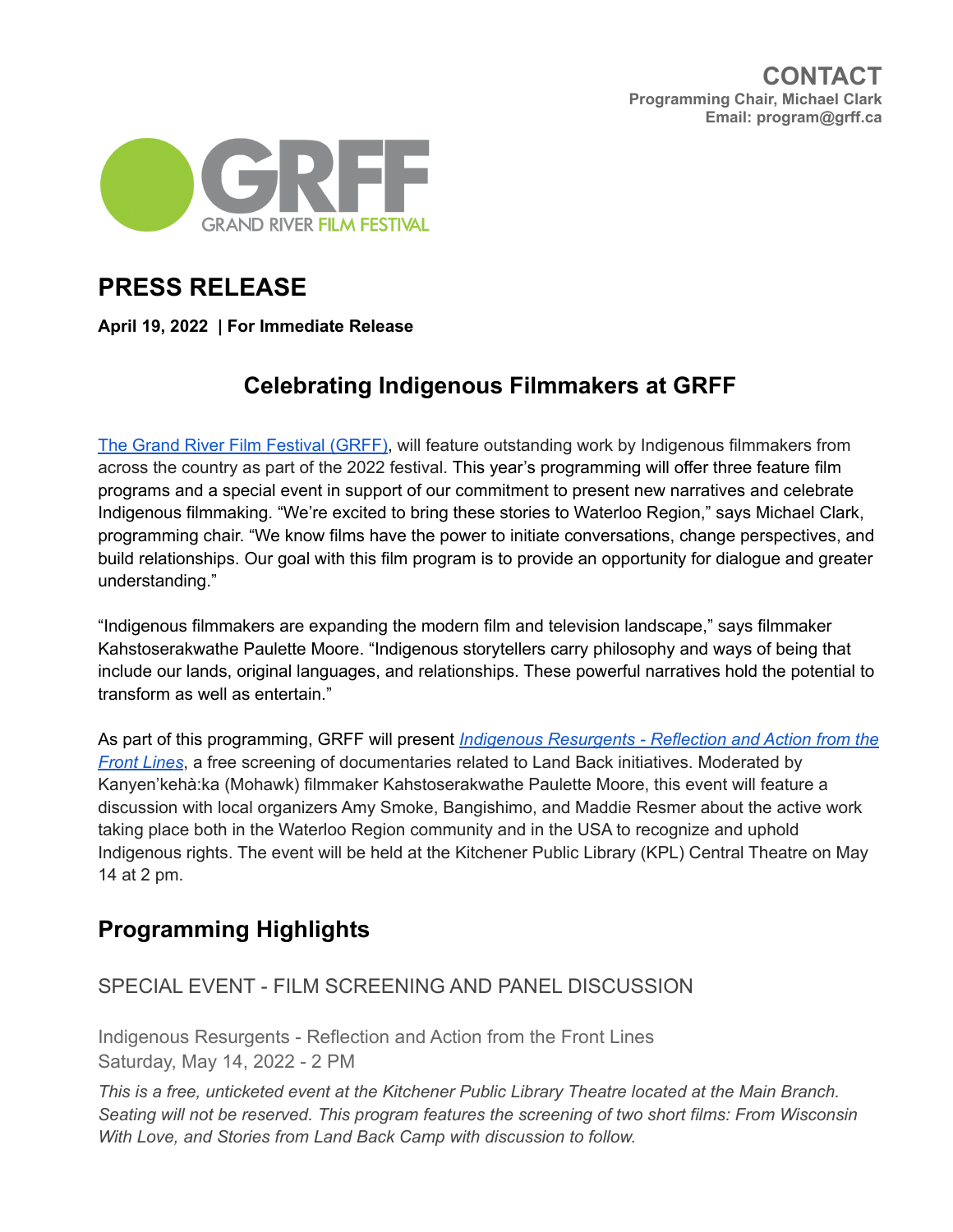### **Stories From Land Back Camp, Director Erik O'Neill**

On Indigenous peoples' day, a large tepee was erected in a busy, urban park close to O:se Kenhionhata:tie (Willow River, presently called the Grand River) with the intention to assert an Indigenous presence just for the day. Over 100 days later, the tepee remained standing, with the space around it transformed into a camp of queer, Two Spirit, trans, and/or non-binary youth learning and practicing their Indigenous cultural heritages and demanding Land Back.

### **From Wisconsin with Love, Director Kahstoserakwathe Paulette Moore**

From 2011 - 2015 community members in Wisconsin's Penokee Hills on the south shore of Lake Superior challenged what would have been the world's largest taconite mine. The centerpiece of that challenge was the Anishinabe-led Harvest Education Learning Project: a five-acre protest/envisioning camp on the edge of the proposed mine site. In 2015 the mining company closed its doors and left the region. "From Wisconsin With Love: People of Harvest" is the story of what the community was fighting for from the perspective of Anishinabe prophecy and practice - and what happened next.

### SCREENING AT APOLLO CINEMA

Run Woman Run | Director Zoe Hopkins | Feature Film | Saturday, May 14, 2022 - 7 PM

Beck, a single mom, lives in Six Nations, Canada. After her mother's death, she abandons her dream of becoming a Mohawk language teacher, and an unhealthy lifestyle leads to a diagnosis of Type 2 Diabetes. The ghost of Tom Longboat, a sports legend of the early 1900s, appears to her. He teaches Beck to become an honor runner, dedicating each run to an aspect of creation or a special person in her life. With Tom's help, Beck just might be able to turn her life around.

## VIRTUAL SCREENINGS

Bootlegger | Director Caroline Monnet | Feature Film | May 9-22, 2022 - On Demand

Mani, a master's student, returns to the reserve in northern Quebec where she grew up. Her painful past resurfaces. Resolved to reintegrate into the community, she gets involved in the debate around a referendum on allowing the free sale of alcohol on the reserve. Laura, a bootlegger, pockets the profits she makes there under the protection of the band council and her partner Raymond. The latter is still angry with Mani, whom he holds responsible for the death of his daughter in a fire. Opposing forces quickly divide the community into two sides who face each other to determine the best path to independence.

Don't Say Its Name | Director Rueben Martell | Feature Film | May 9-22, 2022 - On Demand

The quiet of a snowy Indigenous community is upended by the arrival of the mining company WEC who have signed an agreement to drill the land. But before drilling starts, WEC employees begin to turn up dead, attacked by a mysterious force. As a local peace officer and a park ranger investigate, they come face to face with the vengeful spirits that have haunted the land for generations

If you are interested in learning more about GRFF please contact Paul Tortolo, Chair, at [paul.tortolo@grff.ca](mailto:paul.tortolo@grff.ca) For additional information, visit GRFF's website at grff.ca.